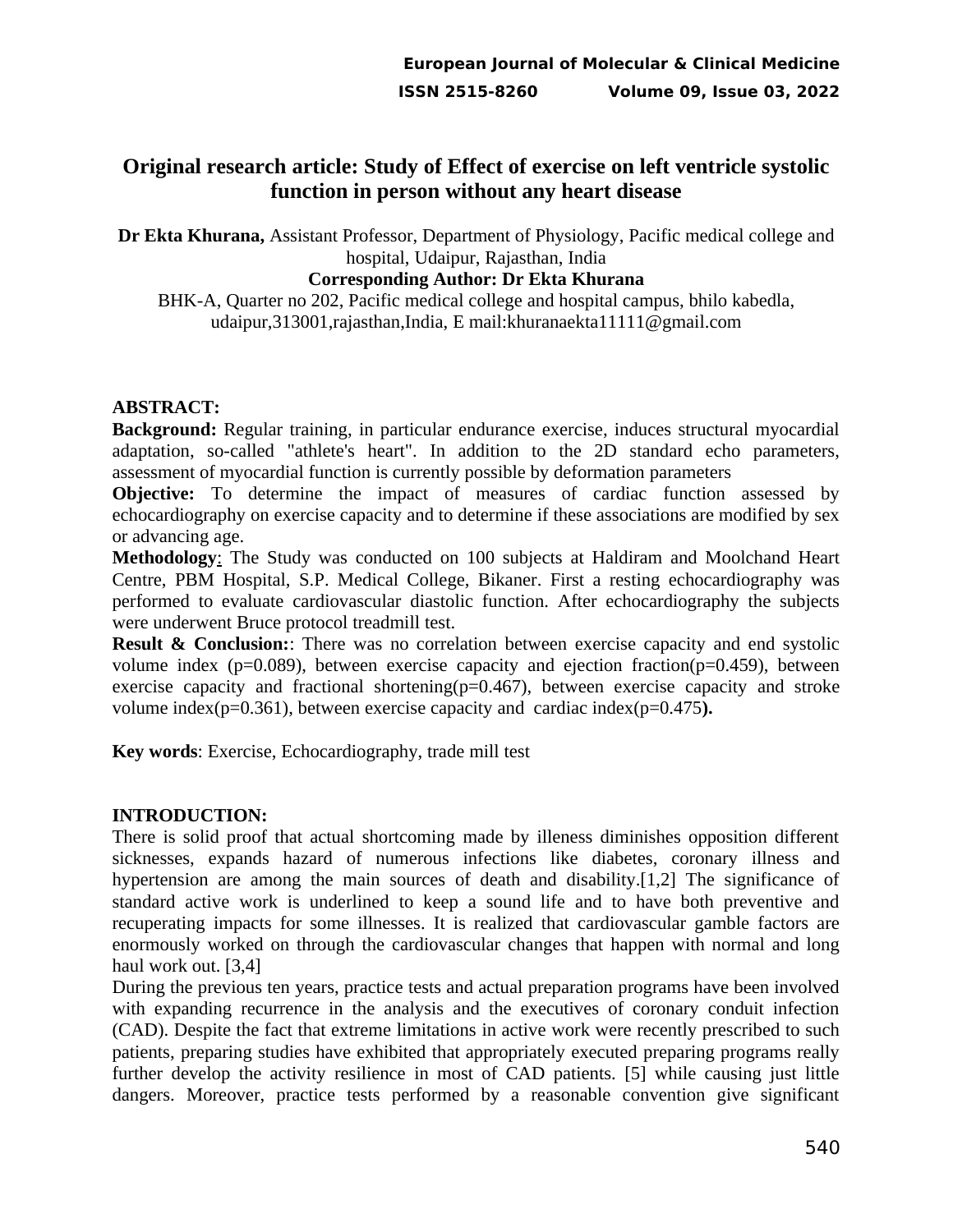## **European Journal of Molecular & Clinical Medicine ISSN 2515-8260 Volume 09, Issue 03, 2022**

symptomatic data regarding the useful limit of the cardiovascular framework and structure a judicious reason for suggestions on active work in these patients. Investigations of the cardiovascular acclimations to exercise and preparing have principally been worried about focal circulatory boundaries. Essential to an undeniable degree of perseverance execution is an incredible limit of the oxygen transport framework. For instance, maximal oxygen take-up has been corre lated to heart volume, blood volume, and the aggregate sum of hemoglobin. [5,6] Moreover, the cardiovascular stroke volume (SV) gives off an impression of being a practical cir culatory boundary that most plainly isolates thoroughly prepared competitors from inactive subjects. The observing that SVexpansions because of preparing has zeroed in consideration on the significance of the heart as a siphon. The assessment that superior circulatory acclimation to submaximal practice and expanded maximal oxygen consuming limit are both connected with essential focal cardiovascular variations has consequently won. [7]

#### **MATERIAL AND METHOD:**

This Cross sectioanl study was conducted at Haldiram and Moolchand Heart Centre, PBM Hospital, S.P. Medical College, Bikaner,Rajasthan ,India from 1 Aug 2017 to 1 Aug 2018. Study involves total 100 particpants.

Demographic charactristic of all particpants was taken including weight,height,Age etc.

BMI was calculated by using formula.(BMI =weight (kg)/ height (m)2)

Left ventricular Syastolic function was assayed by 2D echocardiography and followed by treadmill test by Bruce protocol of all particpants.

**Exclusion criteria**: participants having atrial fibrillation/flutter at the time of exercise; had moderate or severe valvular heart disease; had poor image quality, which prohibited a final impression; had ejection fractions of less than 50%; or had echocardiographic evidence of exercise induced myocardial ischemia; any respiratory disease; suffering from any chronic or acute disease; taking any drugs that could affect the heart .

#### **Evaluation of cardiovascular systolic function**

LV end systolic and end diastolic internal dimensions (LVIDs and LVIDd).

Stroke volume (SV) was measured by Teicholtz method.

Cardiac output  $CO(L/min) =$  stroke volume (SV) X heart rate (HR).

Stroke volume index (SVI) = stroke volume / BSA.

Cardiac index CI ( $L/m2$ ) = CO/BSA. LV systolic (ejection) function assessed by endocardial fractional shortening (FS) and ejection fraction (EF) using the Teicholtz method.

Tread mill exercise test The Bruce protocol (Bruce RA., 1972) for multistage treadmill testing of maximal exercise will be used. Resting ECG, pulse rate and blood pressure was measured. Then a standing ECG, pulse rate and blood pressure were recorded. Subject was explained and demonstrated the procedure and instructed to inform immediately if anything happens or any problem occurs. VO2 max was calculated by following formula. VO2 max in male =14.8 -  $(1.379 \times T) + (0.451 \times T^2) - (0.012 \times T^3)$  VO2 max in women =4.38  $\times$  T - 3.9 ("T" is the total time on treadmill measured as fraction of minutes).

### **RESULT:**

Mean value of VO2max, end systolic volume index, ejection fraction, fractional shortening, stroke volume index was observed as per **Table - 1.**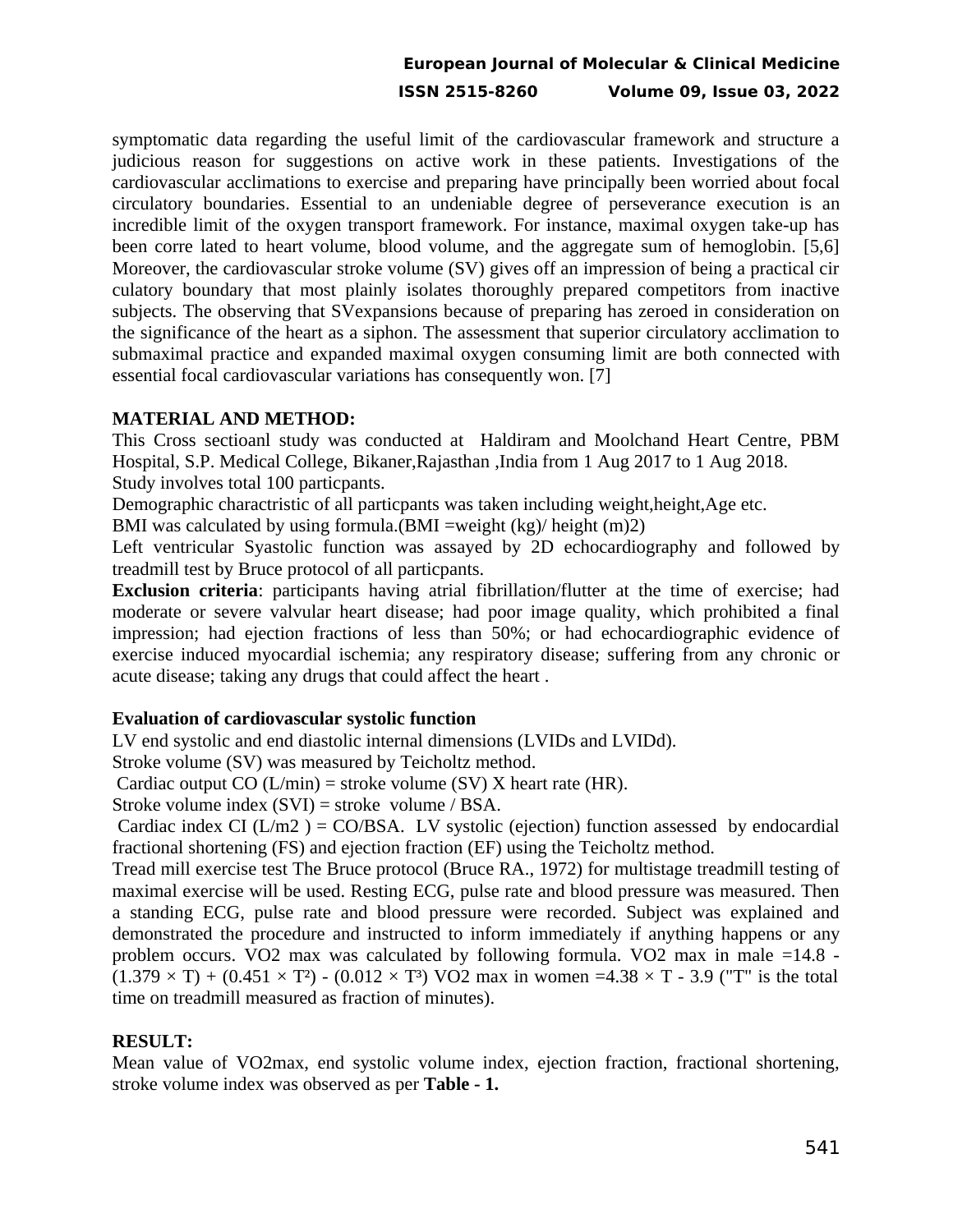| <b>Parameters</b>         | Values (mean $\pm$ SD) |
|---------------------------|------------------------|
| Stroke volume index       | $30.12 \pm 5.26$       |
| Fractional shortening     | $34.55 \pm 4.33$       |
| End systolic volume index | $17+3.22$              |
| Cardiac index             | $2.35 \pm 0.62$        |
| Ejection fraction         | $63.72 \pm 5.85$       |
| VO <sub>2</sub> MAX       | $33.30 \pm 7.47$       |

**Table 1: Mean left ventricular systolic function and exercise capacity.**

After obtaining Vo2 max (exercise capacity) from bruce protocol and cardiovascular function i.e. left ventricle systolic function from echocardiography, correlation was seen between them through appropriate statistical analysis. Analyses were conducted to determine the strongest correlates of exercise capacity.

The correlation analysis showed that cardiovascular systolic function in our group had no correlation with exercise capacity. There was no correlation between exercise capacity and end systolic volume index ( $p=0.089$ ), between exercise capacity and ejection fraction ( $p=0.459$ ), between exercise capacity and fractional shortening(p=0.467), between exercise capacity and stroke volume index(p=0.361), between exercise capacity and cardiac index(p=0.475**)( Table 2)**

| <b>Parameters</b>            | <b>P VALUE</b> |
|------------------------------|----------------|
| Stroke volume index          | 0.361          |
| <b>Fractional shortening</b> | 0.467          |
| End systolic volume index    | 0.089          |
| Cardiac index                | 0.475          |
| Ejection fraction            | 0.459          |

**Table 2: correlation of vo2max with systolic function parameters of the subjects**

#### **DISCUSSION:**

Maximum 02 uptake capacity (VO2max), the best available objective measure of aerobic exercise capacity, is generally lower in patients with coronary artery disease than in agematched healthy subjects.2 Many of these patients also exhibit impaired left ventricular function in response to exercise. <sup>[8]</sup> However, recent studies have reported a poor correlation between Vo2max and left ventricular performance. [9] Furthermore, pharmacologic interventions that improve left ventricular function in patients with heart failure may not necessarily result in increased maximal exercise capacity. [10] This would imply that left ventricular contractile function has little if any effect on maximal exercise capacity in cardiac patients. However, since VO max is sensitive to changes in cardiac output'0 and left ventricular contractile function is one of the major determinants regulating cardiac output during maximal exercise.

The fall in ejection fraction during exercise may be caused by the following changes during exercise: (1) an inadequate rise in stroke volume with an inappropriately large end-diastolic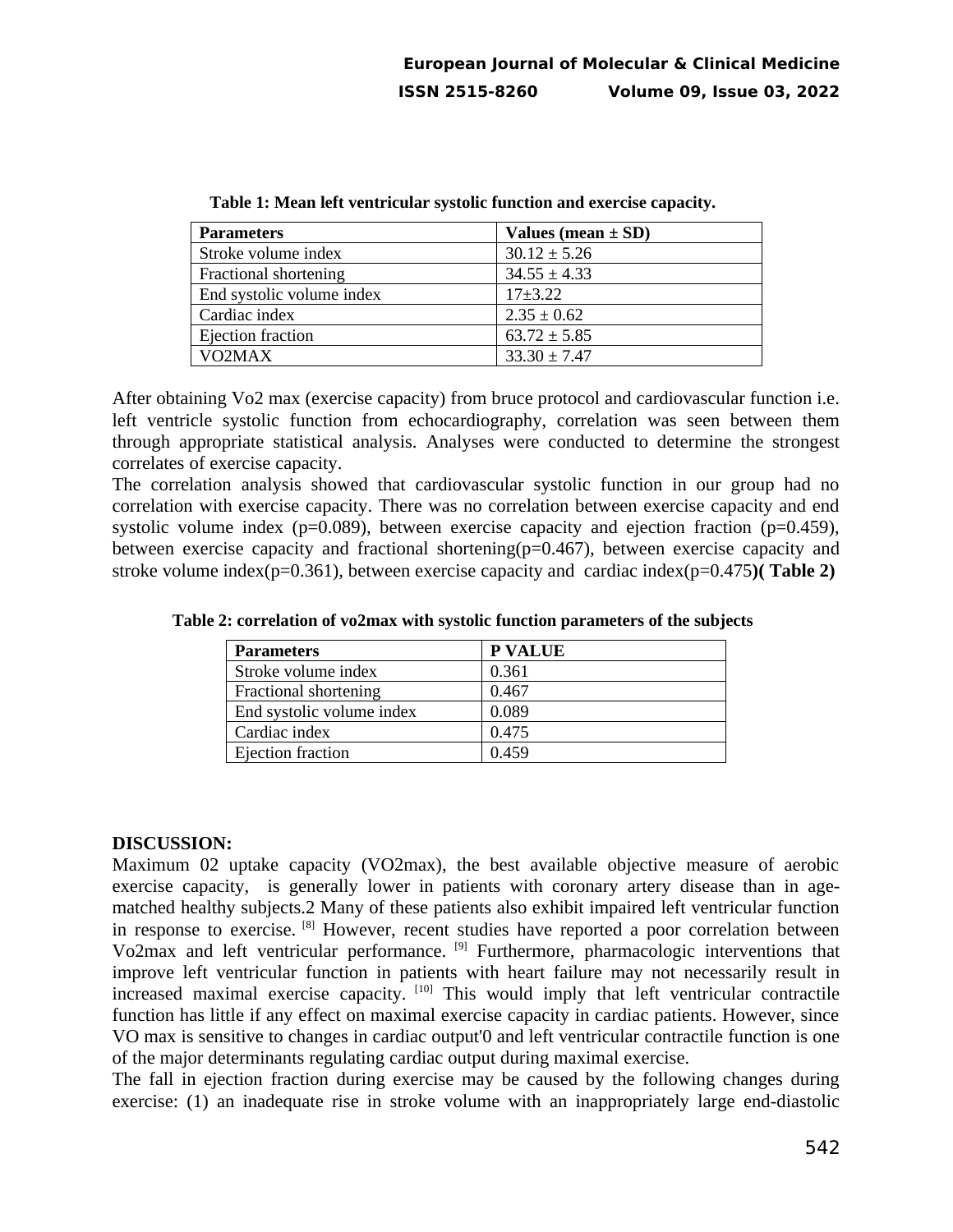## **European Journal of Molecular & Clinical Medicine ISSN 2515-8260 Volume 09, Issue 03, 2022**

volume, (2) no change in stroke volume with a larger end-diastolic volume, or (3) a decrease in stroke volume with a minimal change in end-diastolic volume. Our results suggest that the fall in ejection fraction in our patients was associated with a lack of increase in stroke volume from the resting level and a small but statistically insignificant increase in end-diastolic volume.

The increase in cardiac output is a product of changes in heart rate and left ventricular stroke volume during exercise. Dynamic exercise is characterized by a large increase in cardiac output, while static exercise usually results in a more modest increment. The most important determinant for the increase in cardiac output is the exercise-related change in heart rate. [11] There is a linear increase in heart rate with progressively increasing workloads until a maximal heart rate is attained. Maximal dynamic exercise causes a significantly greater rise in heart rate than maximal static exercise, in large part accounting for the different magnitudes of increase in cardiac output during the two types of exercise. The patient's age and degree of conditioning" both affect heart rate response to exercise, the maximal heart rate attained varying inversely with increasing age and training. The type of exercise performed (i.e., arm versus leg) also significantly influences the observed heart rate response to exercise. The heart rate response for arm exercise is significantly higher than for leg exercise at an equivalent workload. [12]

In contrast to heart rate, there is no consistent exercise-related increase in stroke volume. [13] Stroke volume is influenced by the net effect of changes in contractility (related to elevated blood catecholamines), after load (the tension which must be generated for ejection of blood from the left ventricle), heart rate and preload (the end-diastolic stretch of the left ventricle). Each factor in turn is influenced by the degree of exertion and the type of exercise performed, determining whether an increase, decrease or no change in stroke volume occurs.

### **CONCLUSION**:

There was no correlation between exercise capacity and end systolic volume index ( $p=0.089$ ), between exercise capacity and ejection fraction(p=0.459), between exercise capacity and fractional shortening( $p=0.467$ ), between exercise capacity and stroke volume index( $p=0.361$ ), between exercise capacity and cardiac index(p=0.475**).**

### **REFERENCES:**

- 1. Hermansen, L. and Saltin, B.: Oxygen uptake during maximal treadmill and bicycle exercise. J. Appl. Physiol. 26:31- 37, 1969.
- 2. Mitchell, J.H., Reardon, W.C., McCloskey, D.I. and Wildenthal, K.: Possible role of muscle receptors in the cardiovascular response to exercise. Ann. N. Y. Acad. Sci. 301:23242, 1977
- 3. Woo JS, Derleth C, Stratton JR, Levy WC. The influence of age, gender, and training on exercise efficiency. J Am Coll Cardiol. 2006;47(5):1049- 1057.
- 4. Hossack KF, Bruce RA. Maximal cardiac function in sedentary normal men and women: comparison of age-related changes. J Appl Physiol. 1982;53(4): 799-804.
- 5. Weiss EP, Spina RJ, Holloszy JO, Ehsani AA. Gender differences in the decline in aerobic capacity and its physiological determinants during the later decades of life. J Appl Physiol. 2006;101(3):938- 944.
- 6. Franciosa JA, Pork M, Levine TB. Lack of correlation between exercise capacity and indexes of resting left ventricular performance in heart failure. Am J Cardiol. 1981;47(1):33-39.
- 7. Higginbotham MB, Morris KG, Cohn EH, Coleman RE, Cobb FR. Determinants of variable exercise performance among patients with severe left ventricular dysfunction. Am J Cardiol. 1983;51(1):52-60.